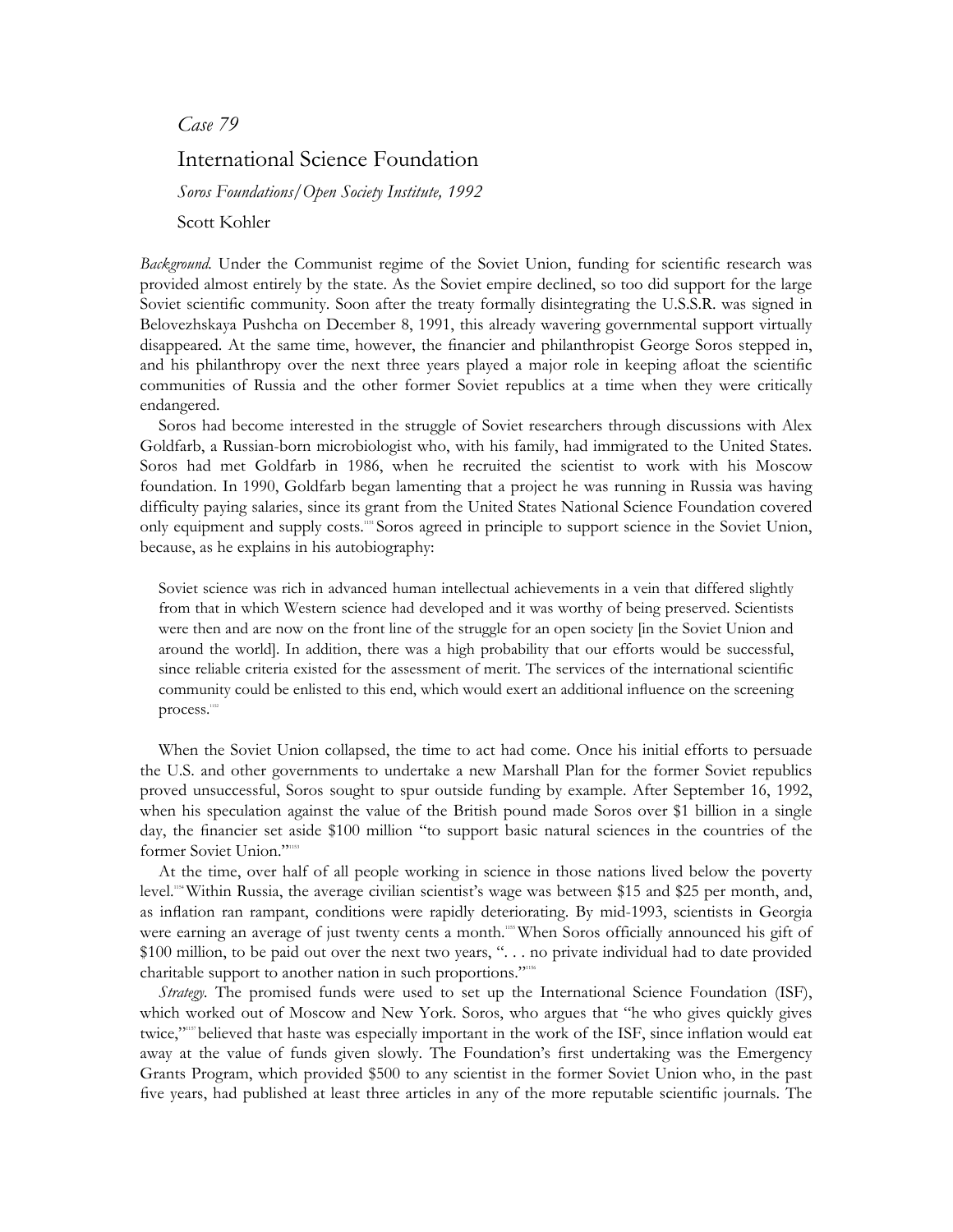\$500, which represented over a full year's salary for many recipients, could be used for living costs, travel, research, or however else the beneficiary wished.

This was soon followed by the Long-Term Research Grants Program, which, unlike the Emergency Grants Program, was a competitive enterprise. Leading researchers applied for grants of between \$9,000 and \$32,000. In addition each grantee's home institution was given a grant to cover any overhead costs incurred for ISF-sponsored research. Over 50,000 specialists in various scientific fields from around the world served as judges for this program, which effectively "introduced Russia to an open system of soliciting proposals and their selection through peer review on the Western model. . . ." In contrast to research under the Soviet regime, long-term grantees were chosen on the basis of merit—not political connections.

ISF also sponsored a Conference Travel Grant Program, which paid the travel costs to send any scientist invited to present at an international conference. Flights, lodging, and daily expenses were all fully underwritten. In addition, the Foundation funded subscriptions to scientific periodicals for libraries that could not afford them, as well as a Telecommunications Program that built infrastructure and provided technical assistance to extend access to the Internet to Soviet research institutions. Mr. Soros oversaw this last program in particular, because he viewed it as an important contribution to the broader democratization of the region.<sup>1158</sup>

Throughout its four years of operation, the International Science Foundation operated in all the former Soviet republics, offering equal consideration to each. From the outset, the Foundation relinquished all copyright claims, and other intellectual property rights, to the research it supported. Although there was little or no tradition of a not-for-profit sector in many of the republics, the ISF was exempt from taxation and customs duties everywhere it operated.<sup>1159</sup>

*Outcomes.* Between 1993 and 1996, the International Science Foundation gave out nearly \$130 million.<sup>116</sup> The Emergency Grants Program gave out a total of 26,145 grants, which supported approximately 23 percent of all the scientists working in the laboratories and universities of the former Soviet Union.<sup>1161</sup> Even more remarkable, all of those grants were made in ISF's first four months of operation.<sup>116</sup> The Long-Term Research Grants Program eventually supported some 15,000 scientists, and gave out more than \$80 million: about 63 percent of ISF's total giving. As noted above, it also introduced Russia, and the other republics, for the first time, to the competitive Western-style mechanism of peer-reviewed grant application. According to a 1997 study of the ISF by Irina Dezhina, the Library Assistance Program "single-handedly closed the enormous gap in the state procurement of scientific periodicals. . . ." Furthermore, 98 percent of foreign science journal subscriptions now held by Russian libraries were initiated with ISF funding.<sup>116</sup> All these programs brought to the former U.S.S.R. the resources and expertise of western science. The Travel Grant Program, on the other hand, brought to the West a cadre of Russian scientists, and, according to Dezhina, "had a great moral and psychological impact" in enabling these researchers to emerge from the Iron Curtain and begin collaborating with the rest of the global scientific community.

*Impact.* Although some (primarily pro-Communist) elements in Russia sought to portray the ISF as a front for the CIA, hearings in the Duma spurred a wave of over 100 letters, signed by over 400 Russian scientists, praising the work of the Foundation. Ultimately, the Russian parliament issued a formal expression of gratitude to George Soros and the ISF, just as President Boris Yeltsin did in 1992, when the \$100 million gift was first announced. It began the process of integrating the former Soviet bloc into the international scientific community, and provided the most desperately needed stopgap support with astonishing quickness. Until 1992, over 80 percent of all funding for Soviet scientific research had come from the state. Much of that dried up in the chaotic aftermath of dissolution, and ISF helped mitigate the damage inflicted by this loss. In so doing, ISF played a crucial role in sustaining thousands of scientists and research institutions.

As one member of the presidium of the Russian Academy of Sciences explained in 1994, "[t]he Foundation has played a tremendous role in seeing that our science is still alive, not only in terms of